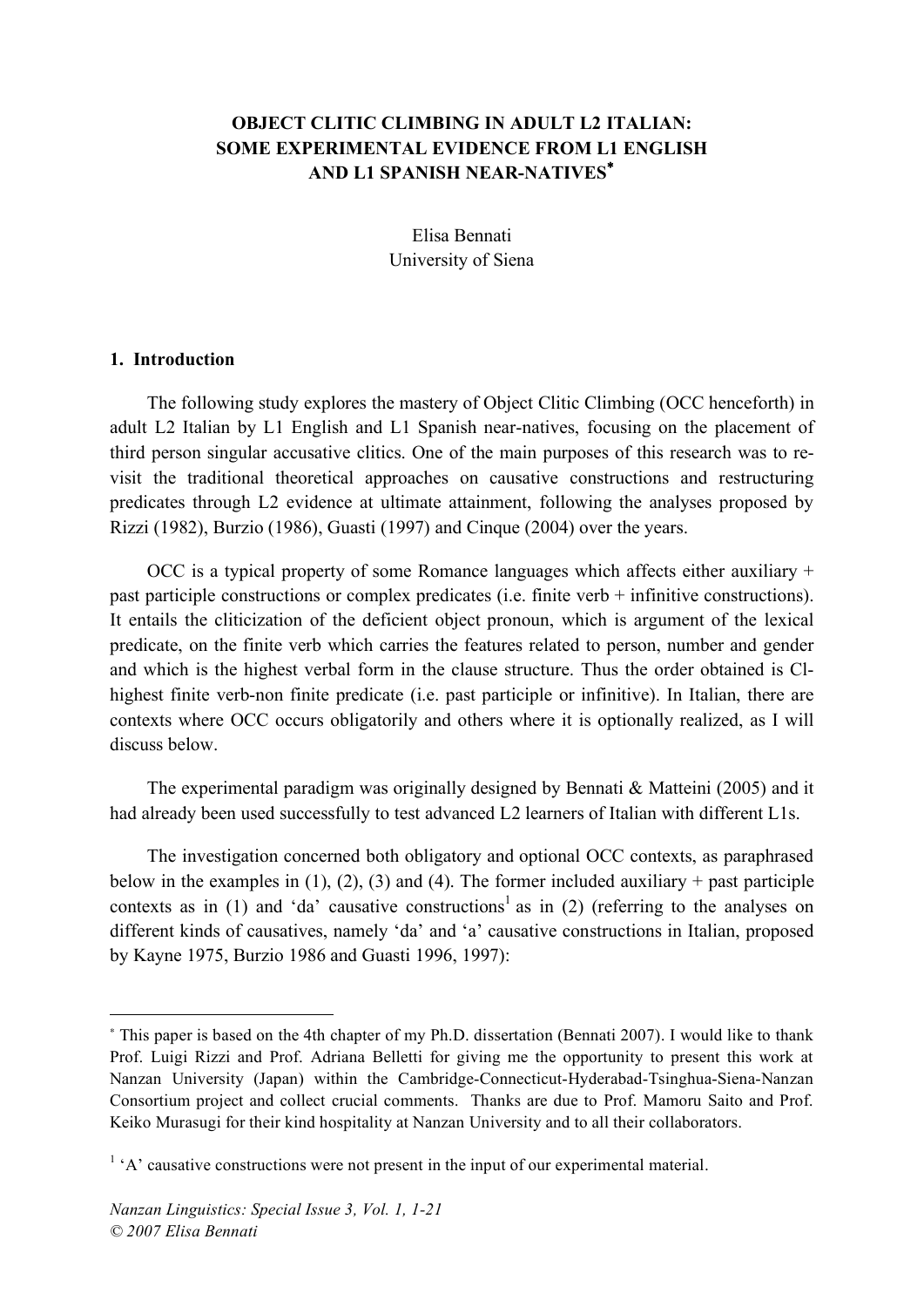- (1) a. **L**'ho suonato (il campanello) It(cl)-have  $1<sup>st</sup>$  pers sg rung (the bell) 'I have rung it (the bell)'
	- b. \*Ho suonato **lo** have  $1<sup>st</sup>$  pers sg rung it(cl) 'I have rung it (the bell)'
- (2) a. La bambina **lo** fa correggere dal maestro (il tema) the girl  $it(cl)$  make-s correct(inf) by the teacher (the composition)

'The girl makes the teacher correct it (the composition)'

b. \*La bambina fa corregger**lo** dal maestro (il tema) the girl make-s correct(inf)-it(cl) by the teacher (the composition)

'The girl makes the teacher correct it (the composition)'

The latter included some restructuring predicates (Rizzi, 1982), displaying either motion or modal verbs, as exemplified in (3) and  $(4)^2$ .

|  |  |                | $(3)$ a. Gianni <b>lo</b> va a |                                  |                                                    |            | pagare alla cassa (il caffè)          |
|--|--|----------------|--------------------------------|----------------------------------|----------------------------------------------------|------------|---------------------------------------|
|  |  |                | John $it(cl)$ go-es to         |                                  |                                                    |            | buy to-the cash (the coffee)          |
|  |  |                |                                |                                  |                                                    |            |                                       |
|  |  | b. Gianni va a |                                |                                  |                                                    |            | pagar- lo alla cassa (il caffè)       |
|  |  | John go-es to  |                                |                                  |                                                    |            | buy $it(cl)$ to-the cash (the coffee) |
|  |  |                |                                |                                  |                                                    |            |                                       |
|  |  |                |                                |                                  | 'John goes to the cash to pay for it (the coffee)' |            |                                       |
|  |  |                |                                |                                  | $(4)$ a. Il cane la vuole prendere (la palla)      |            |                                       |
|  |  |                |                                |                                  | the dog $it(cl)$ want-s to catch (the ball)        |            |                                       |
|  |  |                |                                |                                  |                                                    |            |                                       |
|  |  |                |                                | b. Il cane vuole prender- la     |                                                    | (la palla) |                                       |
|  |  |                |                                | the dog want-s to catch $it(cl)$ |                                                    | (the ball) |                                       |

'The dog wants to catch it (the ball)'

## **2. Some Initial Remarks**

Before introducing the experimental work, some theoretical assumptions on the factors of syntactic complexity which are at stake in OCC will be taken into account.

<sup>&</sup>lt;sup>2</sup> Aspectual verbs which are the third verb class regarded as restructuring predicates (Rizzi 1982) will not be discussed in this work.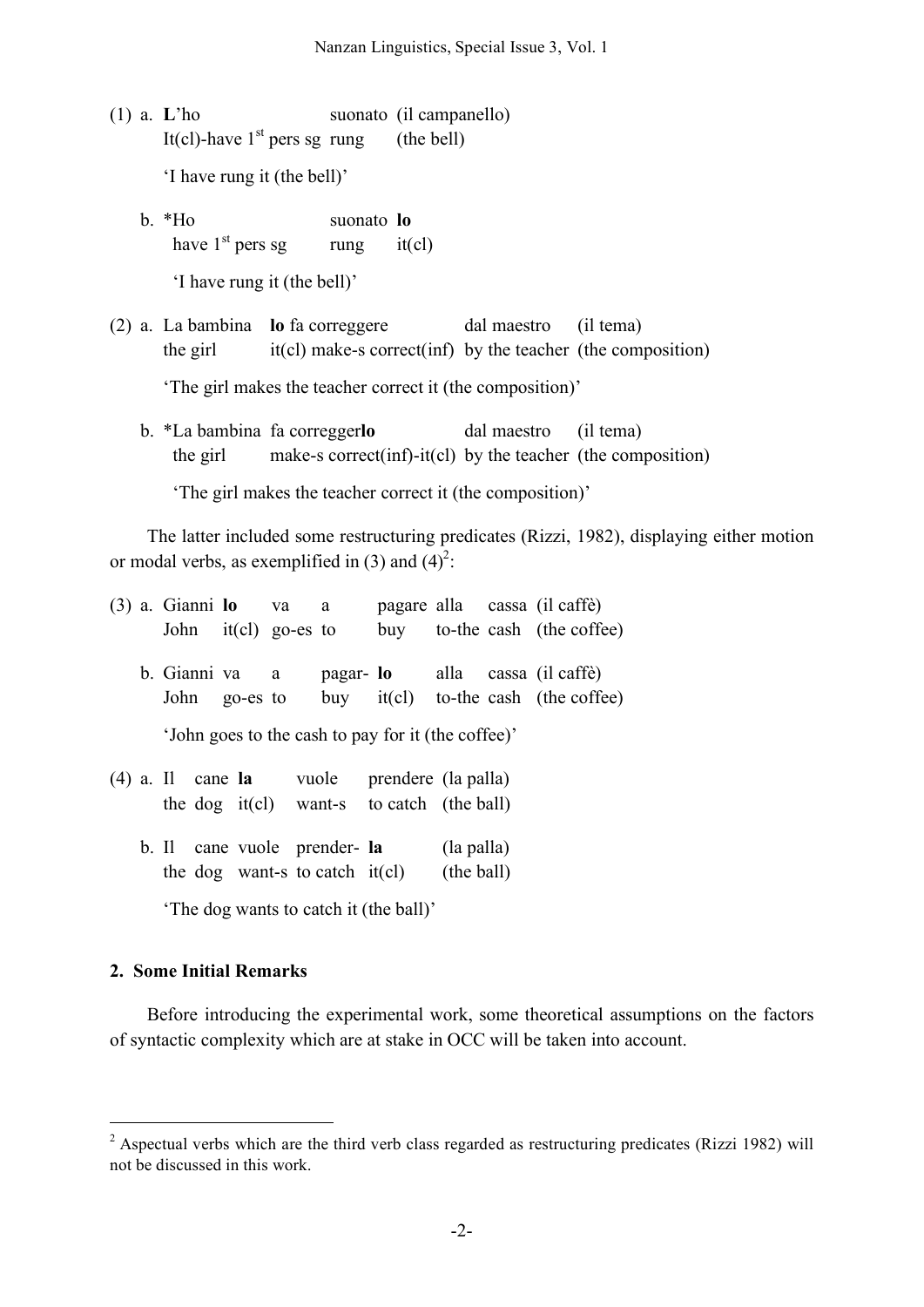It is mostly shared that complement clitics *per se* are an impervious domain with respect to different modes of acquisition, namely L1 acquisition, early L2 acquisition, adult L2 acquisition, bilingualism and pathology as well, and that the complexity of their computation is the source of the difficulty in acquiring them, as discussed in detail in Hamann & Belletti (2007). In this perspective, the experiment on OCC at ultimate attainment I have conducted may contribute to a general overview on the acquisition of complement clitics and serve as evidence to improve a general understanding in a controversial domain. In these respects, a comparison between L1 English near-natives' performance and L1 Spanish near-natives' one can be interesting, given the differences between Italian and English on the one hand and the similarities between Italian and Spanish on the other. Indeed, English does not display a clitic system at all and resorts to strong/weak pronouns in argument position, while Spanish has a rich clitic system which shares several properties with the Italian one, even though it shows some language specific properties as it will be discussed later.

I will assume here the analysis proposed by Belletti (1999) according to which the derivation process clitics undergo is fairly complex. The cliticization of the pronoun starts from the complement position of the lexical VP (its base position) and through a step by step movement ends when the clitic lands in a dedicated agreement-like position in the high part of the clausal functional structure (Kayne 1991, Belletti 1999 and references cited there)<sup>3</sup>. Hence, the clitic starts its movement as a DP and ends it as a head in a dedicated position referred to as AgrS in Belletti (1999), as exemplified in (5):

(5) [AgrS cl […[AgrOP j [Spec AgrPstPrtP j [AgrPstPrt[…[VP[V j] ]

In these terms, languages differ with respect to the active or inactive status of this functional head dedicated to clitics depending on whether they have or do not have clitic pronouns. In particular, Italian and Spanish do not differ between each other while Italian and English do.

Furthermore, OCC property is closely connected to the intrinsic nature of the complex predicate involved, whether it gives rise only to mono-clausal configurations or optionally to both mono-clausal and bi-clausal configurations (see Rizzi 1978, 1982, Burzio 1986, Guasti 1996, 1997, Cardinaletti & Giusti 2001, 2003, Cardinaletti & Shlonsky 2004). The dichotomy strict mono-clausality *vs.* optional mono-clausality/bi-clausality determines the distinction between predicates with obligatory OCC such as auxiliary plus past participle contexts and causative constructions on the one hand and predicates with optional OCC such as restructuring predicates on the other. Compare the structures in (6) and (7):

|  |                                                            |       |  |                  | $(6)$ a. [IP La bambina lo fa [VP correggere dal maestro]] |
|--|------------------------------------------------------------|-------|--|------------------|------------------------------------------------------------|
|  |                                                            |       |  |                  | the girl it (cl) makes correct by-the teacher              |
|  |                                                            |       |  |                  |                                                            |
|  | b. $\vert$ IP La bambina $\vert$ fa $\vert$ CP correggerlo |       |  |                  | dal maestro]]]                                             |
|  | the girl                                                   | makes |  | $correct-it(cl)$ | by-the teacher                                             |

<sup>&</sup>lt;sup>3</sup> See also Sportiche (1996) who assumes that clitics fill a head, which he refers to as 'clitic voice', in the high part of the clausal functional structure dedicated to clitic pronouns.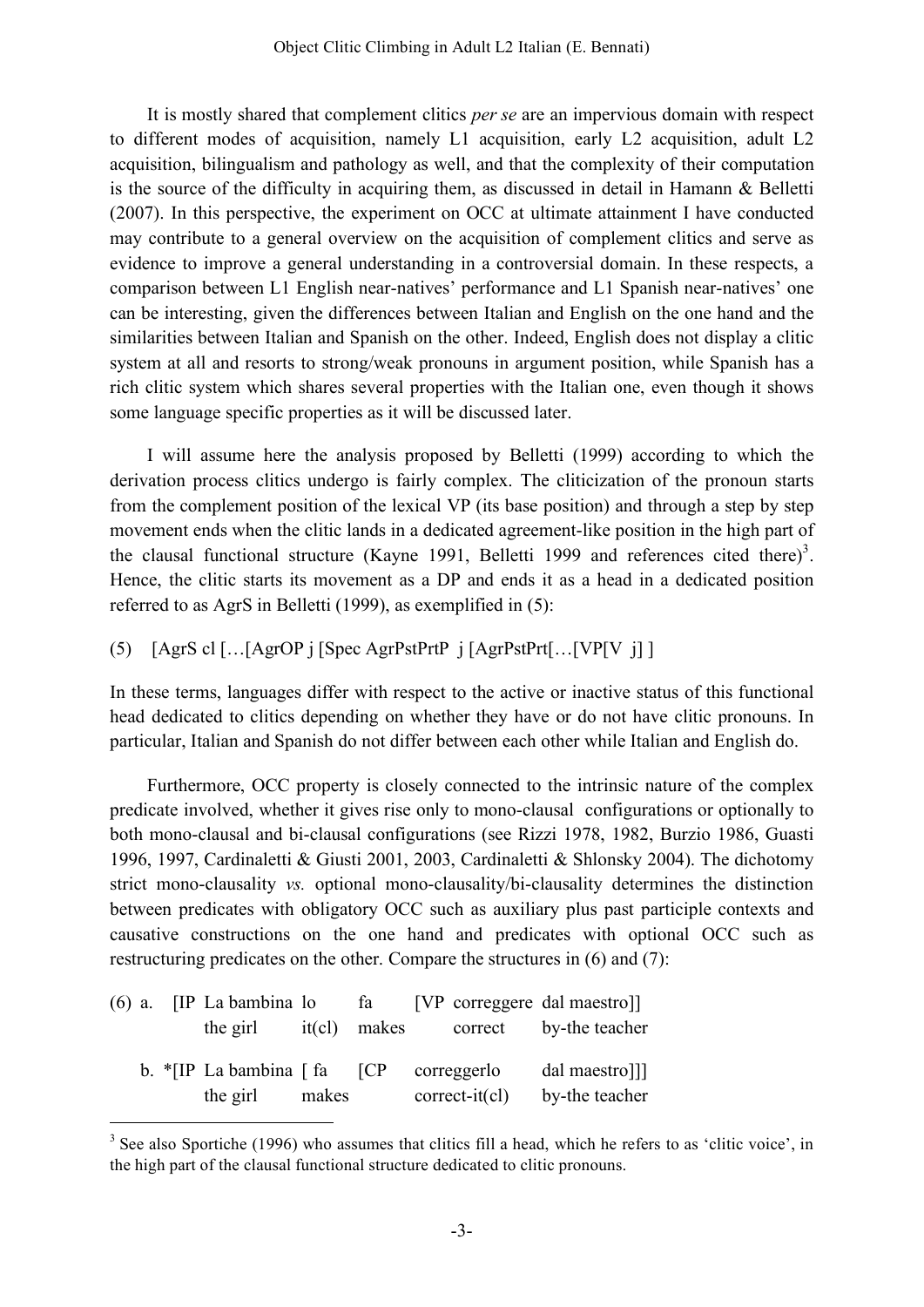(7) a. [IP Maria deve [CP pulirla]] Mary has to clean-it(cl) b. [IP Maria [VP la deve pulire]] Mary it(cl) has to clean

In the light of these assumptions what can an experimental study on OCC in L2 Italian reveal? A study along these lines can provide useful hints on both the role of UG and access type to UG, and transfer in L2 acquisition.

As a starting observation concerning UG involvement, assuming that clitics in Italian have their dedicated functional positions, the L2 acquisition of clitics by near-natives might be relevant to debates on whether L2ers whose native language lacks clitics, such as English, can fully master functional categories that are not instantiated in their L1, hence showing full access to UG (White 1996 a.o.). Moreover, since the relevant properties of Italian clitic placement result from other properties such as mono-clausal *vs.* bi-clausal interpretation of structures, our data might be useful to capture whether L2 near-natives are sensitive to subtle morpho-syntactic properties in the clausal domain, distinguishing among different kinds of complex predicates.

Turning to the matter of transfer in L2 acquisition, it might be interesting to check the L2 acquisition of the Italian clitic system and placement by adult near-natives whose L1 displays a pronominal clitic system which is similar to the Italian one. For this reason L1 Spanish and L1 English near-natives were chosen to be interviewed. Are L1 Spanish speakers favored somehow given the strong similarity between L1 and L2 in this domain?

The following table sorts out the languages under investigation with respect to complement clitic system and OCC:

| r avit r  |                   |                              |                                                |               |  |  |  |  |  |
|-----------|-------------------|------------------------------|------------------------------------------------|---------------|--|--|--|--|--|
| languages | complement clitic | OCC (Object Clitic Climbing) |                                                |               |  |  |  |  |  |
|           | system            |                              |                                                |               |  |  |  |  |  |
|           |                   | $auxiliary + past$           | da'                                            | restructuring |  |  |  |  |  |
|           |                   | participle                   | causativ                                       | predicates    |  |  |  |  |  |
|           |                   |                              | es                                             |               |  |  |  |  |  |
| Italian   | yes               | obligatory                   | obligatory                                     | optional      |  |  |  |  |  |
| Spanish   | yes               | obligatory                   | obligatory                                     | optional      |  |  |  |  |  |
| English   | no                |                              | tonic and atonic pronouns in argument position |               |  |  |  |  |  |
|           |                   |                              |                                                |               |  |  |  |  |  |

Table 1

The examples from (8) to (11) emphasize the contrast between Italian and Spanish-like languages and English-like languages in the four investigated contexts: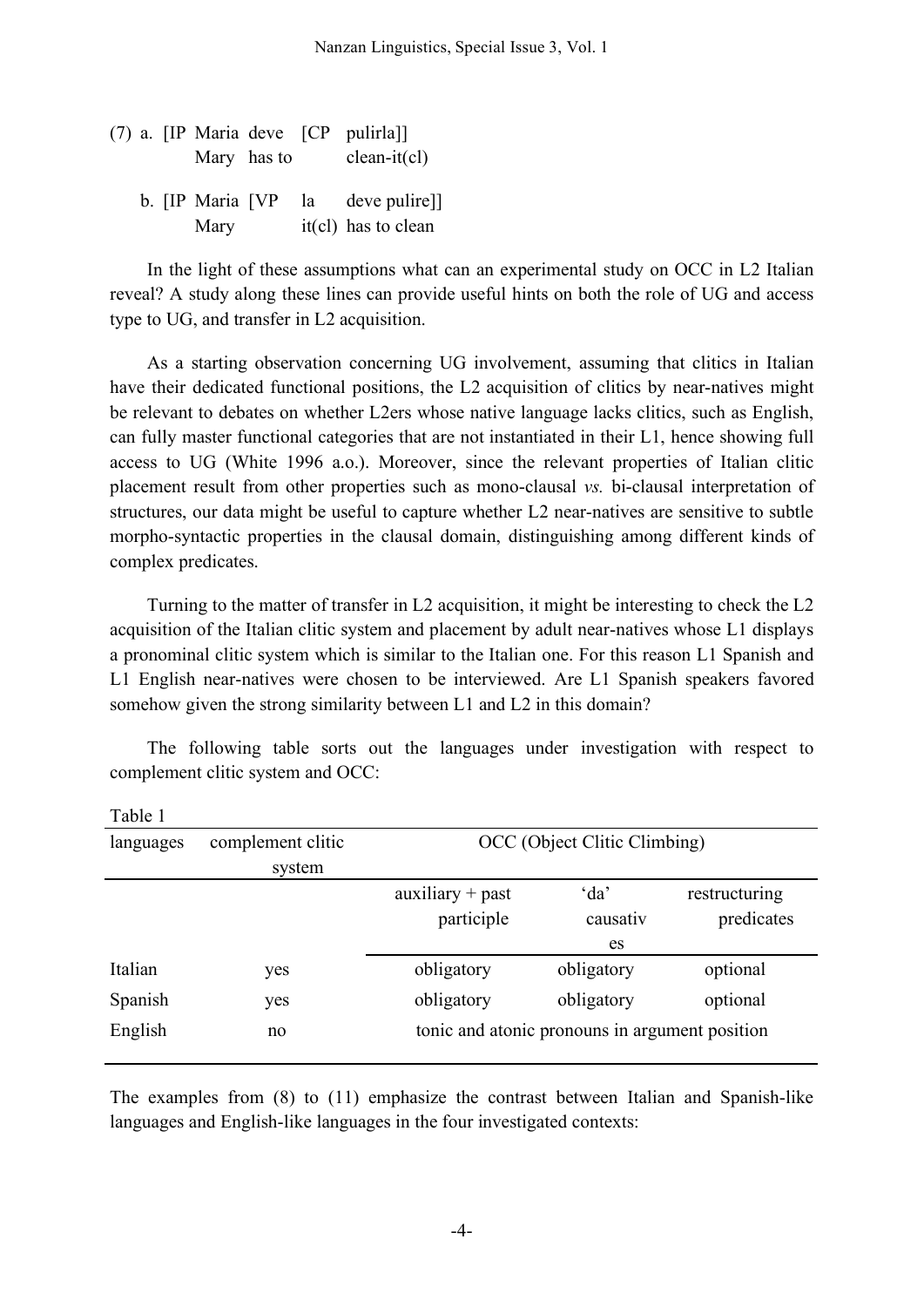Auxiliary + Past Participle (8) a. **L**'ho mangiato (il panino) b. **Lo** he comido (el boccadillo) It(cl)-have  $1<sup>st</sup>$  pers sg eaten (the sandwich) c. I have eaten **it** (the sandwich) 'da' Causative Constructions (9) a. La bambina **lo** fa correggere dal maestro (il tema) b. La niña **se lo** hace corregir al maestro<sup>4</sup> the girl it(cl) make-s correct(inf) by the teacher (the composition) c. The girl makes the teacher correct **it** (the composition) Restructuring predicates: motion verbs (10) a. Gianni **lo** va a comprare / va a comprar-**lo** dal salumiere (il prosciutto) b. Juan **se lo**<sup>5</sup> va a comprar / va a comprar-**lo**<sup>6</sup> a la charcuteria (el jamón) John it(cl) go-es to buy / go-es to buy it to the grocery (the ham) c. John goes to the grocery to buy **it** (some ham) Restructuring predicates: modal verbs (11) a. Gianni **lo** vuole mangiare (il panino) / vuole mangiar-**lo** b. Juan **lo** quiere comer (el boccadillo) / quiere comer-**lo** John it(cl) want-s to eat (the sandwich) / want-s to eat-it(cl) c. John wants to eat **it** (the sandwich)

## **3. The OCC Experiment**

The aim of the experiment was to test the level of mastery of OCC in L2 Italian both in L1 English near-natives, whose L1 lacks clitics and resorts to strong/weak pronouns in Italian

 <sup>4</sup> Spanish causative constructions are "a" causatives and require the clitic cluster **se lo**/**la**. Causative constructions with "por", which is the Spanish counterpart of the Italian "da", are only marginally accepted.

<sup>5</sup> In Spanish OCC constructions with motion verbs the clitic cluster "**se lo**" as opposed to "**lo**" alone sounds more natural.

<sup>&</sup>lt;sup>6</sup> By contrast, when OCC does not take place in complex constructions containing a motion verb, only the clitic 'lo', as opposed to '\*se lo' is attached to the infinitival verb.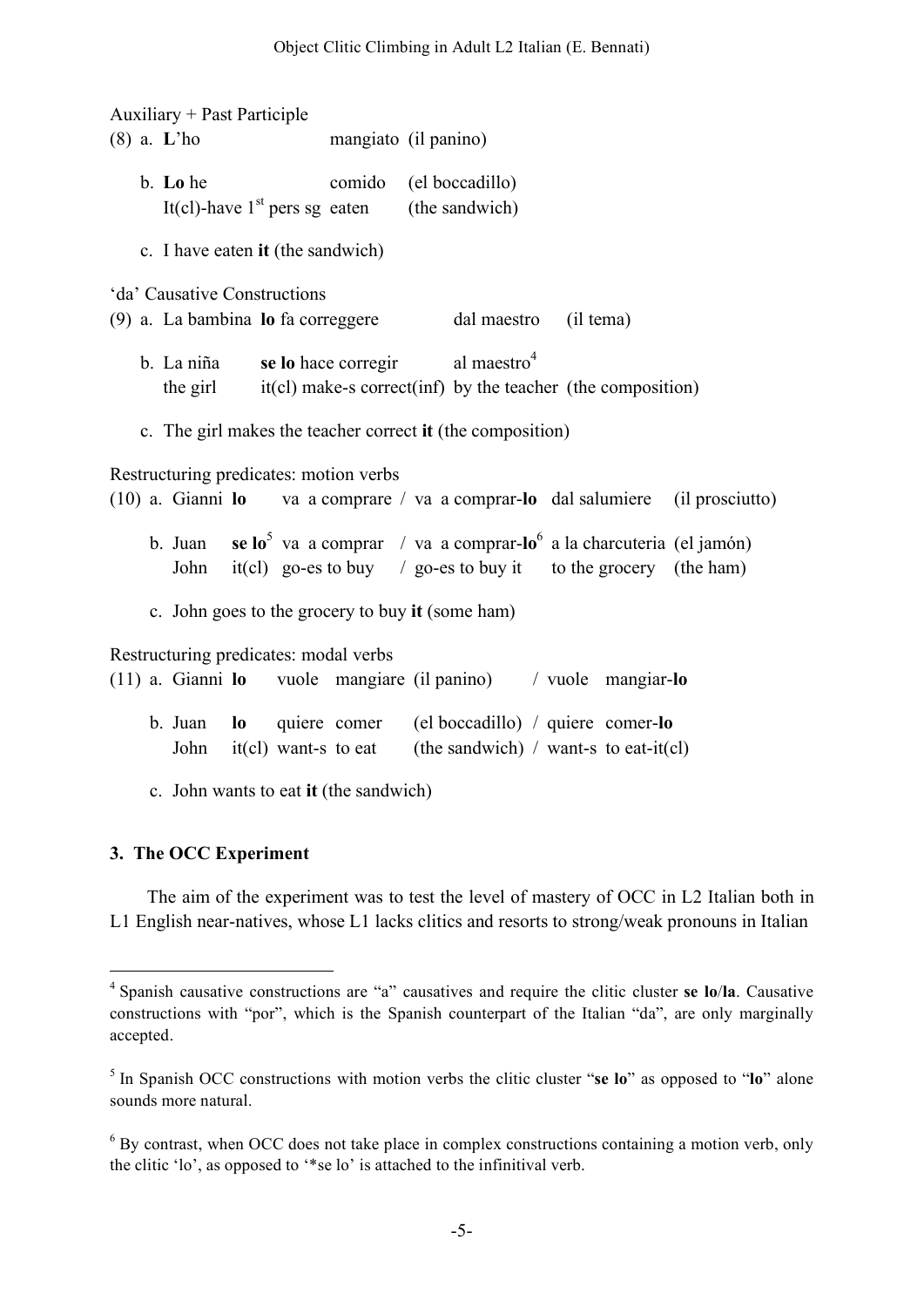clitic-like contexts, and in L1 Spanish near-natives, where L1 and L2 are alike with respect to the complement clitic system and clitic placement.<sup>7</sup>

## **3.1. Participants and Screening Procedure**

Three groups of speakers participated in the experiment: a control group consisting of eight native speakers of Italian, an L1 English experimental group consisting of eight nearnatives and an L1 Spanish experimental group consisting of eight near-natives too. All subjects belonging to the experimental groups had been resident in Italy for at least 5 years and were judged as near-natives on the basis of the screening procedure adapted from White and Genesee (1996).<sup>8</sup> It consisted of a score system focusing on appropriate use of morphology and syntax, clitics in particular, richness of vocabulary, pronunciation, fluency and overall impression of near-nativeness. The materials used for the pre-test were an adaptation of some sketches belonging to Leonini & Belletti's (2004) experimental paradigm<sup>9</sup>, as illustrated in the still pictures in (a) and (b) followed by some questions as in the examples from (12a) to (14a):



<sup>8</sup> White & Genesee's (1996) screening procedure was originally created to identify near-nativeness.

 $<sup>7</sup>$  Even though OCC is a widespread phenomenon in Romance languages, it is worth recalling that</sup> there are some differences in the two languages under investigation. Whereas Italian and Spanish have the same pattern with auxiliary + past participle (where OCC is obligatory) and modals (where OCC is optional) as well, they also show some language specific properties in causative constructions and with respect to motion verbs, as illustrated in the examples in  $(8b)$ ,  $(9b)$ ,  $(10b)$  and  $(11b)$ .

<sup>&</sup>lt;sup>9</sup> Leonini & Belletti (2004) and Leonini (2005, 2006) pointed out that non near-native L2 learners mainly produce full lexical noun phrases in complement position instead of object clitics, which are extensively used by Italian native speakers.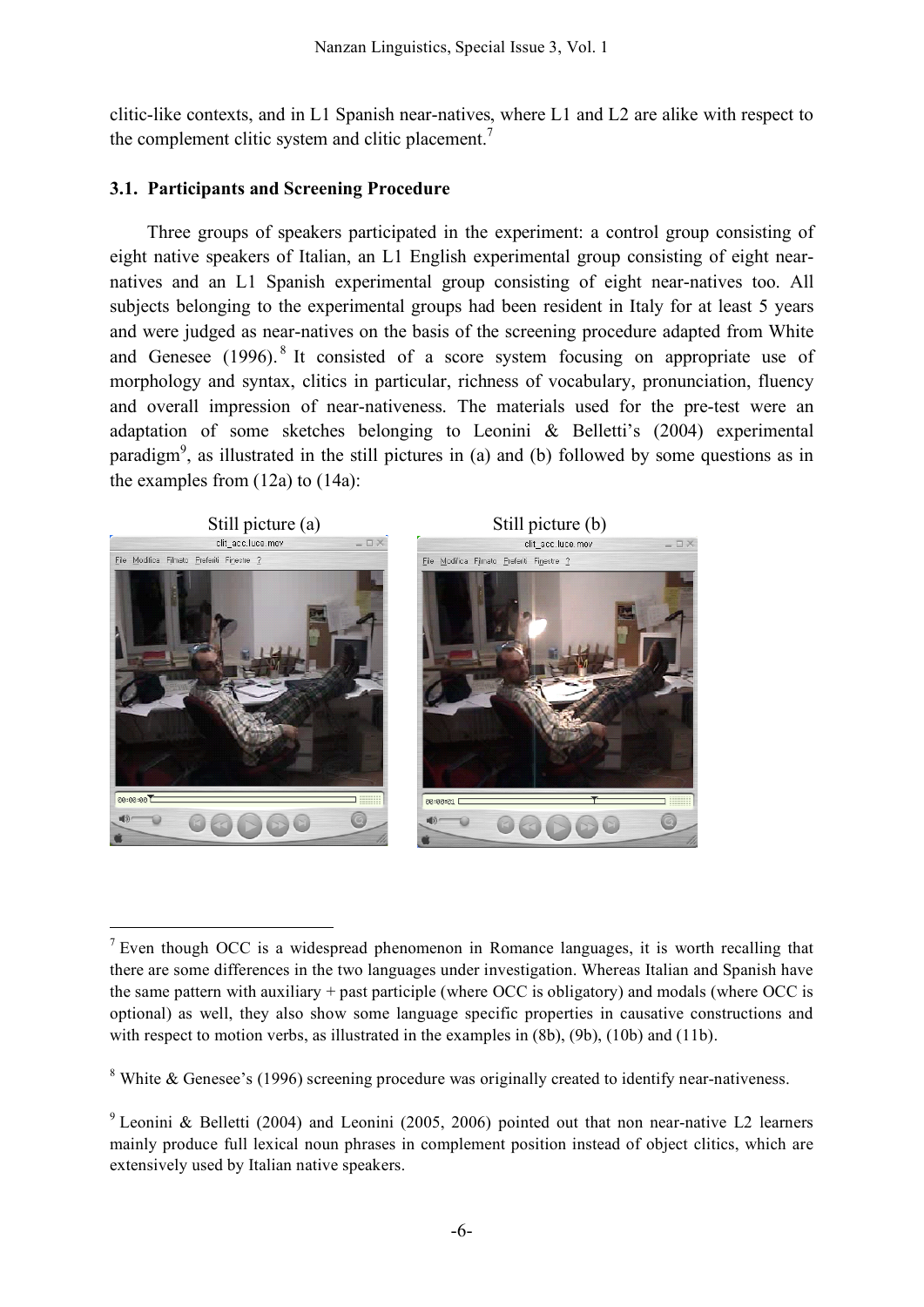- (12a) Describe the scene.
- (13a) What did the boy do with the lamp?
- (14a) What does the boy look like?

# **3.2. Task**

The participants had to accomplish a written elicitation task where OCC was tested in the four structural conditions which were mentioned in the introduction. Five items per condition were administered (20 experimental items in total). 20 fillers were also inserted. Subjects were tested individually and items were randomized at each run.

Each item consisted of a picture and a question about it, as exemplified in (A), (B), (C) and  $(D)$ :



-7-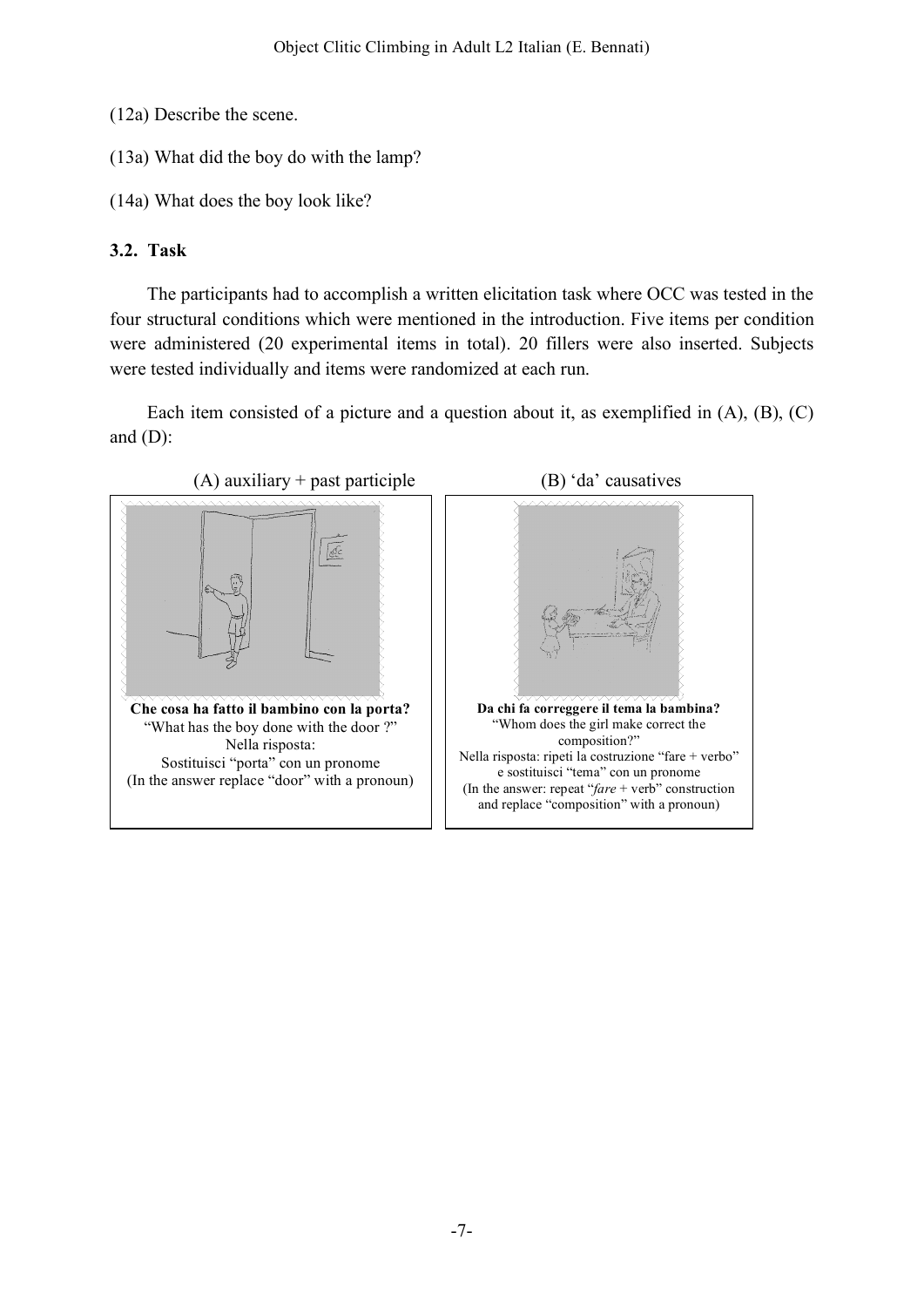



The choice of a written elicitation procedure was due to the difficulty in eliciting the constructions under investigation through an oral mode. For this reason the subjects were provided with written instructions.

#### **3.3. Data Analysis**

In order to give a clear overview we present the results of each structural condition separately. The data were statistically analysed by means of the  $\chi^2$  test<sup>10</sup>.

Table 2 and figure 1 include the performances of the two near-native experimental groups and the native control group with respect to the placement of accusative clitics in auxiliary + past participle contexts:

|                         | $auxiliary + past particle contexts$      |       |
|-------------------------|-------------------------------------------|-------|
|                         | clitic climbing no climbing               | other |
| L1 English near-natives | $100\% (40/40)$ $0\% (0/40)$ $0\% (0/40)$ |       |
| L1 Spanish near-natives | $100\% (40/40)$ $0\% (0/40)$ $0\% (0/40)$ |       |
| Italian monolinguals    | $100\% (40/40)$ $0\% (0/40)$ $0\% (0/40)$ |       |

Table 2. Obligatory OCC in auxiliary + past participle contexts

<sup>&</sup>lt;sup>10</sup> The Chi-square test  $(\chi^2)$  was chosen as the most suitable non-parametric statistical procedure to compare relative frequencies of responses.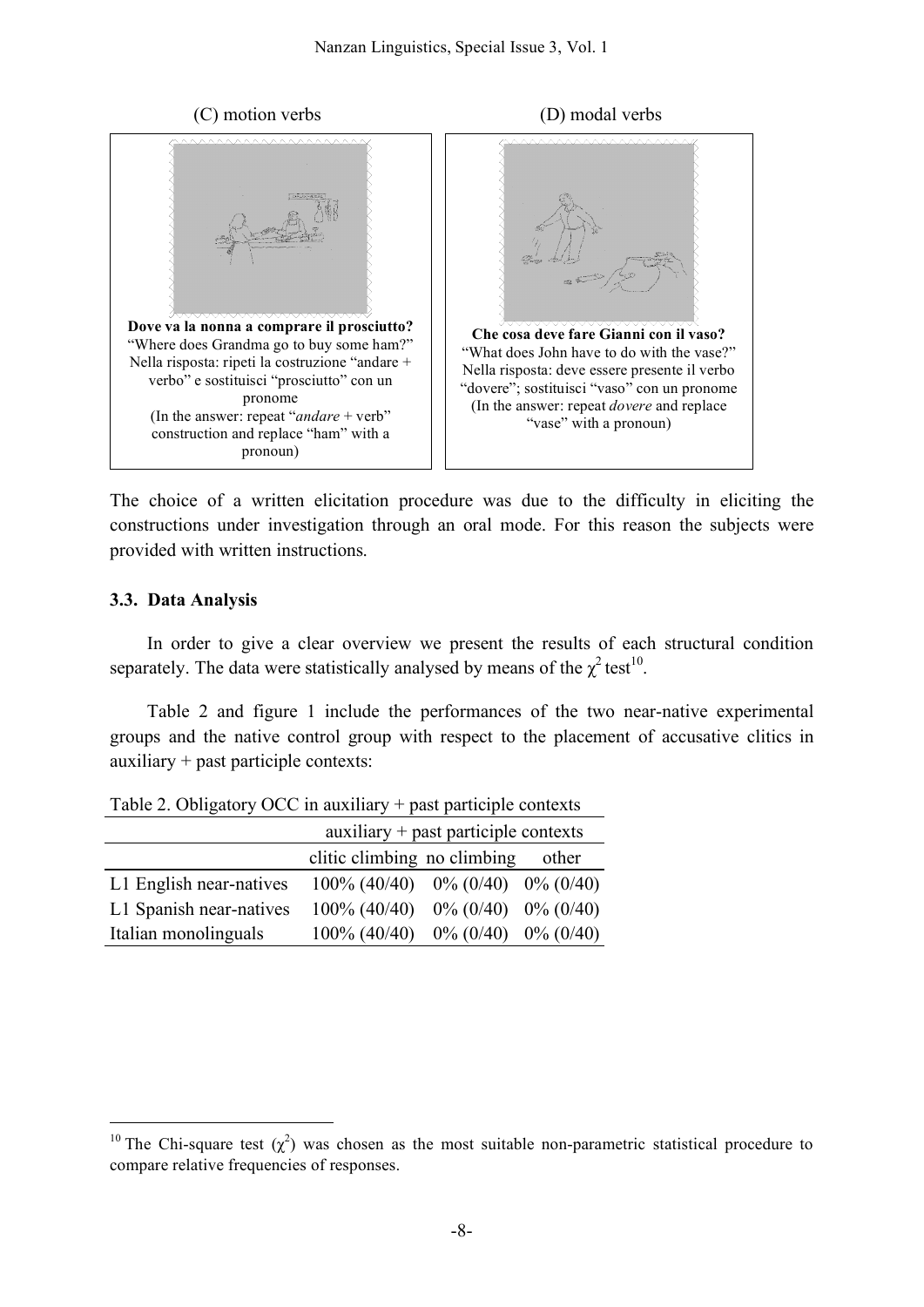

Expected answer: b. *L'ha chiusa* "(He) it(cl) has closed"

Table 2 and Figure 1 indicate a target-like performance of both L1 Spanish and L1 English near-natives with respect to OCC in auxiliary + past participle contexts. No cases of clitic misplacement occurred and the clitic was correctly produced to the left of the highest finite verb, i.e. the auxiliary.

Table 3 and Figure 2 illustrate the results with respect to obligatory OCC in 'da' causative constructions:

Table 3. Obligatory OCC in 'da' causative constructions

|                         | 'da' causative constructions              |                           |  |  |  |  |  |  |
|-------------------------|-------------------------------------------|---------------------------|--|--|--|--|--|--|
|                         | clitic climbing no climbing               |                           |  |  |  |  |  |  |
| L1 English near-natives | $100\% (40/40)$ $0\% (0/40)$ $0\% (0/40)$ |                           |  |  |  |  |  |  |
| L1 Spanish near-natives | $95\% (38/40)$                            | $5\% (2/40)$ 0% (0/40)    |  |  |  |  |  |  |
| Italian monolinguals    | $100\%$ (40/40)                           | $0\%$ (0/40) $0\%$ (0/40) |  |  |  |  |  |  |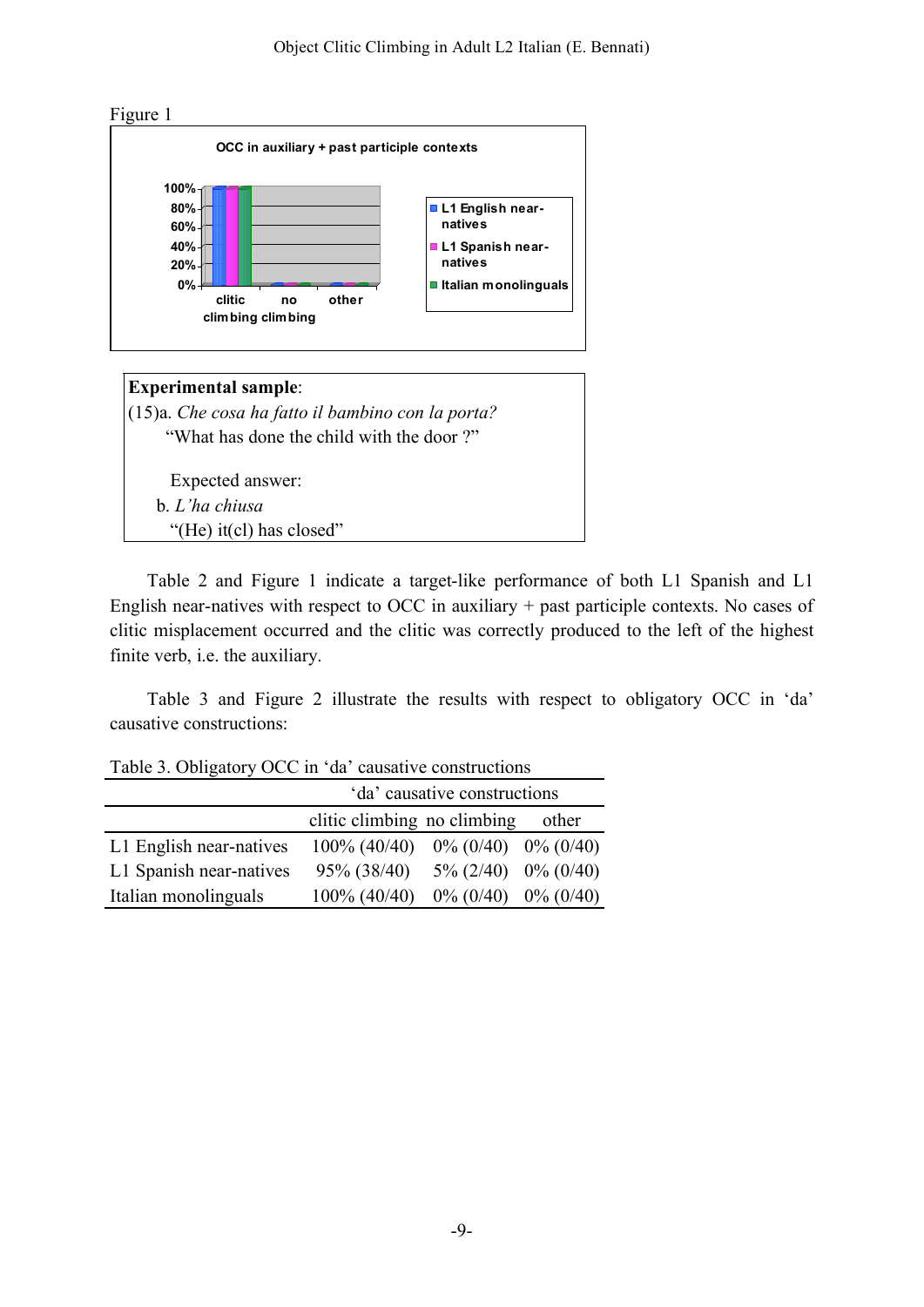Figure 2





Both near-native groups showed a native-like performance. Although in the L1 Spanish group there are two cases of no climbing (5%) the difference with respect to the Italian monolinguals is not statistically significant. Again the clitic is correctly placed before the main finite verb in OCC obligatory contexts.

Table 4 and Figure 3 present the results of the three groups with respect to clitic placement in complex predicates containing a motion verb:

|                         | Restructuring predicates containing a motion verb |                |              |  |  |  |  |  |
|-------------------------|---------------------------------------------------|----------------|--------------|--|--|--|--|--|
|                         | clitic climbing                                   | no climbing    | other        |  |  |  |  |  |
| L1 English near-natives | $40\%$ (16/40)                                    | $60\% (24/40)$ | $0\% (0/40)$ |  |  |  |  |  |
| L1 Spanish near-natives | $38\% (15/40)$                                    | $62\% (25/40)$ | $0\% (0/40)$ |  |  |  |  |  |
| Italian monolinguals    | 80% (32/40)                                       | $20\% (8/40)$  | $0\% (0/40)$ |  |  |  |  |  |

Table 4. Optional OCC with restructuring predicates containing a motion verb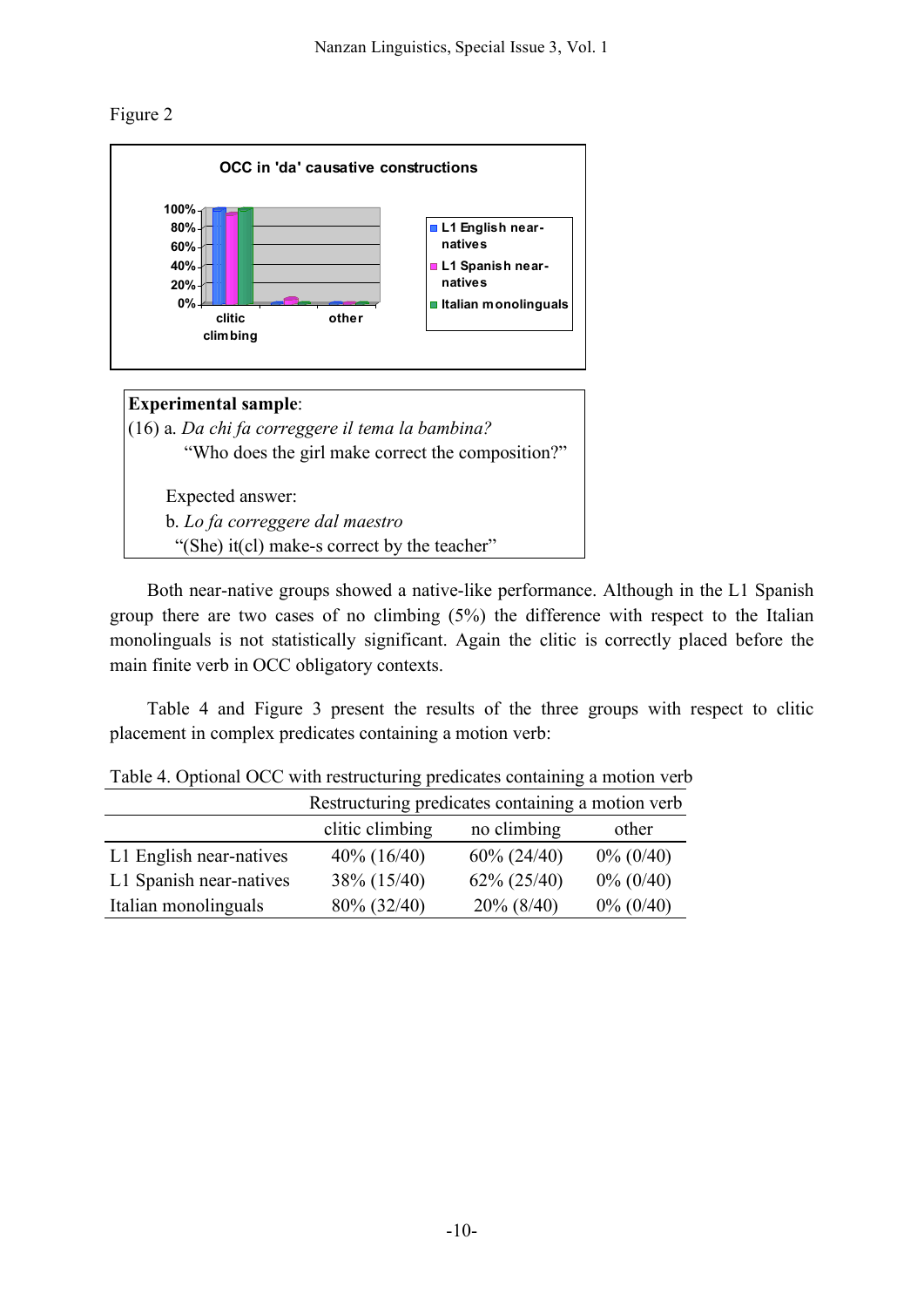



## **Experimental sample**:

(17) a. *Dove va a comprare il prosciutto?* "Where does she go to buy some ham?"

Expected answers:

b. *Lo va a comprare dal salumiere*

"(She) it(cl) go-es to buy to the grocery"

c. *Va a comprarlo dal salumiere*

"(She) go-es to buy-it(cl) to the grocery"

Contrary to the results obtained with obligatory OCC contexts, both L1 English and L1 Spanish near-natives tended to produce less clitic climbing with motion verb constructions, thus diverging from the Italian monolinguals. The object clitic appeared on the infinitival verb at considerable rate in the near-natives (60% and 62% for L1 English and L1 Spanish speakers respectively *vs.* 20% for the control group). The difference between the near-natives and the natives is statistically significant  $(\chi^2=11.7188/13.2044; p=0.0006/p=0.0001)$ , while no difference emerged between the two near-native groups who produced almost the same OCC rates with the same verbs (40%/38% OCC *vs.* 60%/62% no clitic climbing).

Table 5 and Figure 4 show the realization of OCC with complex predicates containing modal verbs in the three groups under study:

|                         | Restructuring predicates containing a modal verb |                |                |  |  |  |  |  |
|-------------------------|--------------------------------------------------|----------------|----------------|--|--|--|--|--|
|                         | clitic climbing<br>no climbing<br>other          |                |                |  |  |  |  |  |
| L1 English near-natives | 75% (30/40)                                      | $25\% (10/40)$ | $0\% (0/40)$   |  |  |  |  |  |
| L1 Spanish near-natives | 75% (30/40)                                      | $25\%$ (10/40) | $0\% (0/40)$   |  |  |  |  |  |
| Italian monolinguals    | 95% (38/40)                                      | $2.5\%$ (1/40) | $2.5\%$ (1/40) |  |  |  |  |  |

Table 5. Optional OCC with restructuring predicates containing a modal verb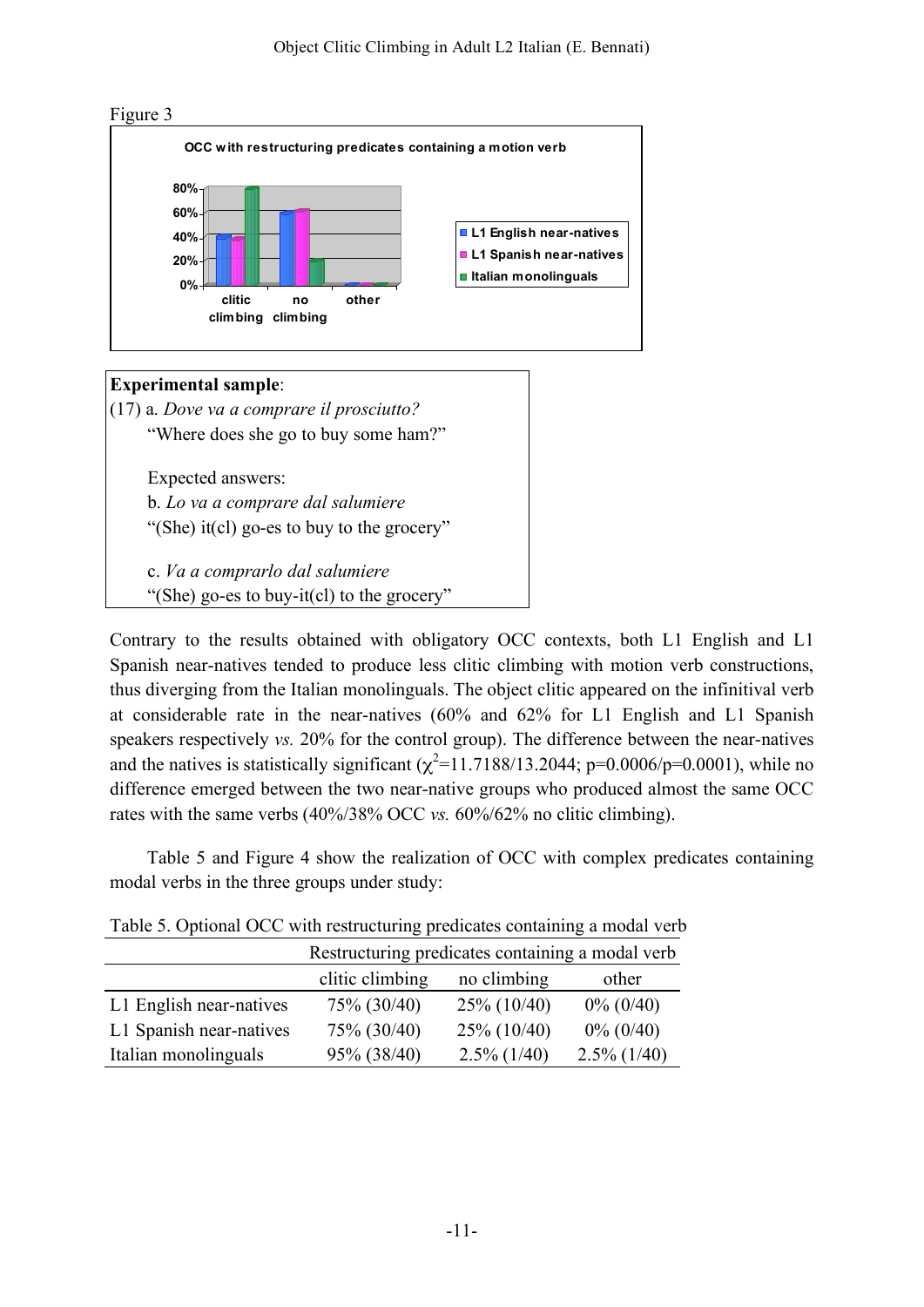

#### **Experimental sample**:

(18) a. *Che cosa deve fare Gianni con il vaso?* "What does John have to do with the vase?"

Expected answers: b. *Lo deve incollare* "(He) it(cl) has to glue"

c. *Deve incollarlo* "(He) has to glue it(cl)"

If we compare the two optional OCC contexts involved, it is crucial noticing that both L1 English and L1 Spanish near-natives produced a significantly higher rate of OCC with complex predicates containing modal verbs than complex predicates containing motion verbs (40% *vs.* 75%,  $\chi^2$ =8.6445, p=0.0033 and 38% *vs.* 75%,  $\chi^2$ =9.9556, p=0.0016 respectively). Although the difference between the near-native groups and the control group is statistically significant with respect to modal contexts (75% and 75% in both near-native cases *vs.* 95% for the controls,  $\chi^2$ =4.8039; p=0.0284), it is not so remarkable as with motion verbs where the difference between both near-native groups and the natives is deeper.

#### **4. Discussion**

In this section I will discuss the data adopting the traditional theoretical approach to restructuring which is based on the dichotomy mono-clausality vs. bi-clausality (following Rizzi 1978, 1982, Burzio 1986, Guasti 1996, 1997). The main claim is that OCC is the result of a mono-clausal analysis. As a starting point I will focus on the general picture emerging in obligatory *vs.* optional contexts with respect to OCC in the three groups. The results are summarized in table 6: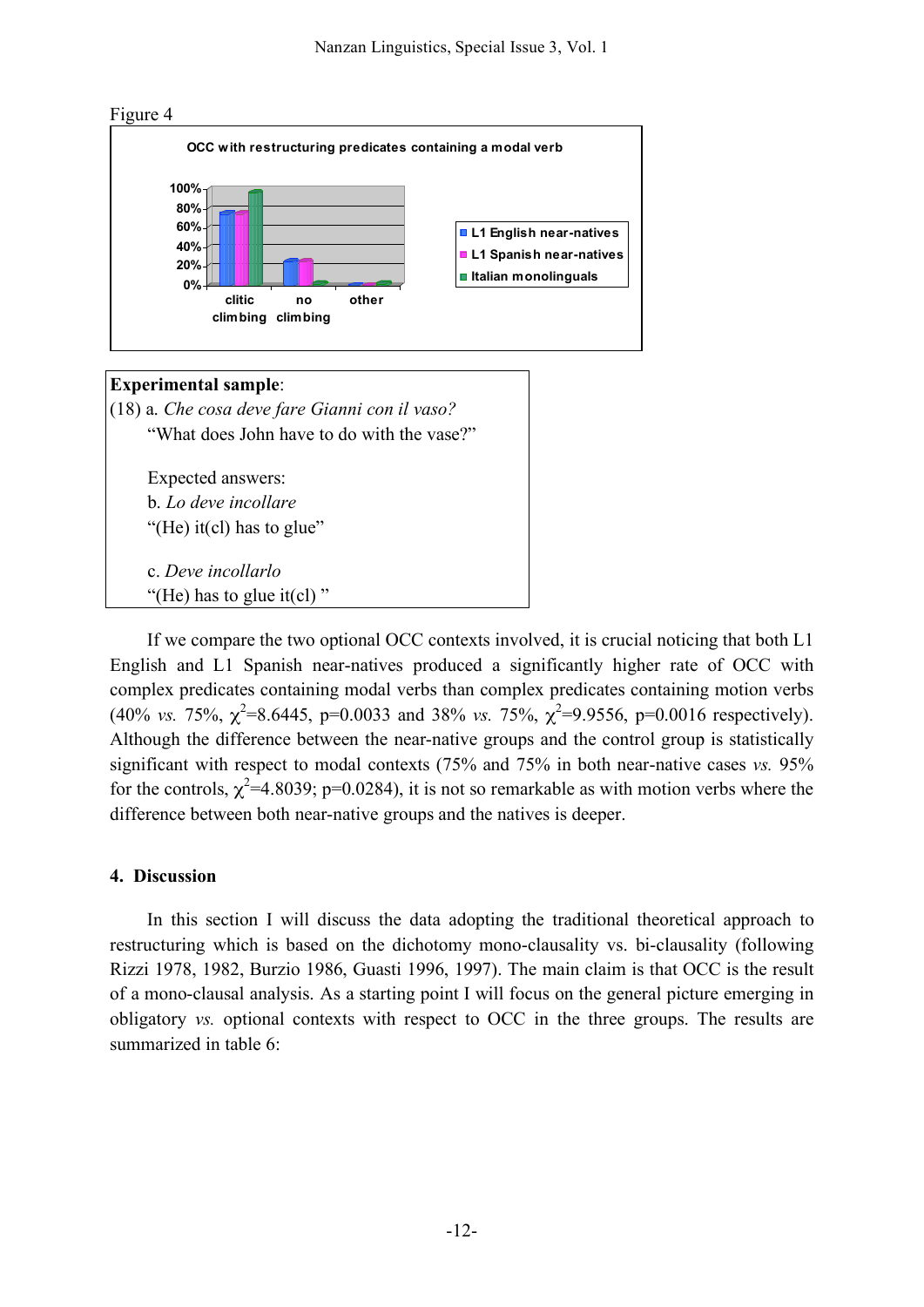|                         | obligatory OCC contexts |            | optional OCC contexts |         |  |  |
|-------------------------|-------------------------|------------|-----------------------|---------|--|--|
|                         | aux+past part           | causatives | motion verbs          | modals  |  |  |
| L1 English near-natives | $100\%$                 | 100%       | 40%                   | 75%     |  |  |
|                         | (40/40)                 | (40/40)    | (16/40)               | (30/40) |  |  |
| L1 Spanish near-natives | 100%                    | 95%        | 38%                   | 75%     |  |  |
|                         | (40/40)                 | (38/40)    | (15/40)               | (30/40) |  |  |
| Italian monolinguals    | 100%                    | 100%       | 80%                   | 95%     |  |  |
|                         | (40/40)                 | (40/40)    | (32/40)               | (38/40) |  |  |

Table 6. OCC in obligatory and optional contexts

Let us first focus on obligatory OCC contexts.

Overall, the performance of both near-native groups in obligatory contexts, i.e. aux. + past participle and causatives, provides clear evidence that OCC is fully active, regardless of L1, and that the object clitic is correctly located onto the highest inflected verb (Aux, caus). No difficulties seem to emerge with causative constructions. The native-like performance shown by L1 Spanish speakers when a causative verb is involved (95% *vs.* 100%) is not unexpected, since Spanish requires clitic climbing with "hacer" (to make) like the Italian "fare". By contrast, L1 English near-natives' results are revealing since they show that they are not at a disadvantage with respect to L1 Spanish near-natives, despite the total absence of a clitic system in their L1. Both near native groups, like native Italian speakers, process causatives as single verbal units, where OCC applies obligatorily (see Guasti 1996,1997 on the processing of Italian causatives)

The L1 English near-natives's data concerning OCC in obligatory contexts provide interesting evidence in favor of the 'No Impairment Hypothesis', according to which UG is operational in interlanguage grammars and functional categories which are absent in L1 can be instantiated in  $L2^{11}$ , and Full Access to UG as well. These results are consistent with recent work on this topic (see Schwartz & Sprouse 1996, Duffield, White, Bruhn-Garavito, Montrul and Prévost 2002, Leonini & Belletti 2004, Leonini 2005, 2006, Hamann & Belletti 2007).

As far as optional contexts are concerned, Italian monolinguals produced OCC to a visibly large extent in both optional OCC contexts (80% with motion verbs and 95% with modal verbs). It seems reasonable to assume that the controls' tendency to resort to OCC in optional contexts might depend on their dialects/idiolects (as noticed in Cinque 2004 and Cardinaletti & Shlonsky 2004). Actually, all of them come from Central and Southern Italian regions where OCC is the preferred option. However, a slight difference occurred between the two predicates at stake, since OCC production is relatively higher with modals (80% *vs.* 95%).

 $11$  The No Impairment Hypothesis is in contrast with other views on adult L2 acquisition which claim that parameters and properties which are not instantiated in L1 can not be reset in adult L2 acquisition (Hawkins 2001, Hawkins & Franceschina 2004, Towell & Hawkins, 1994).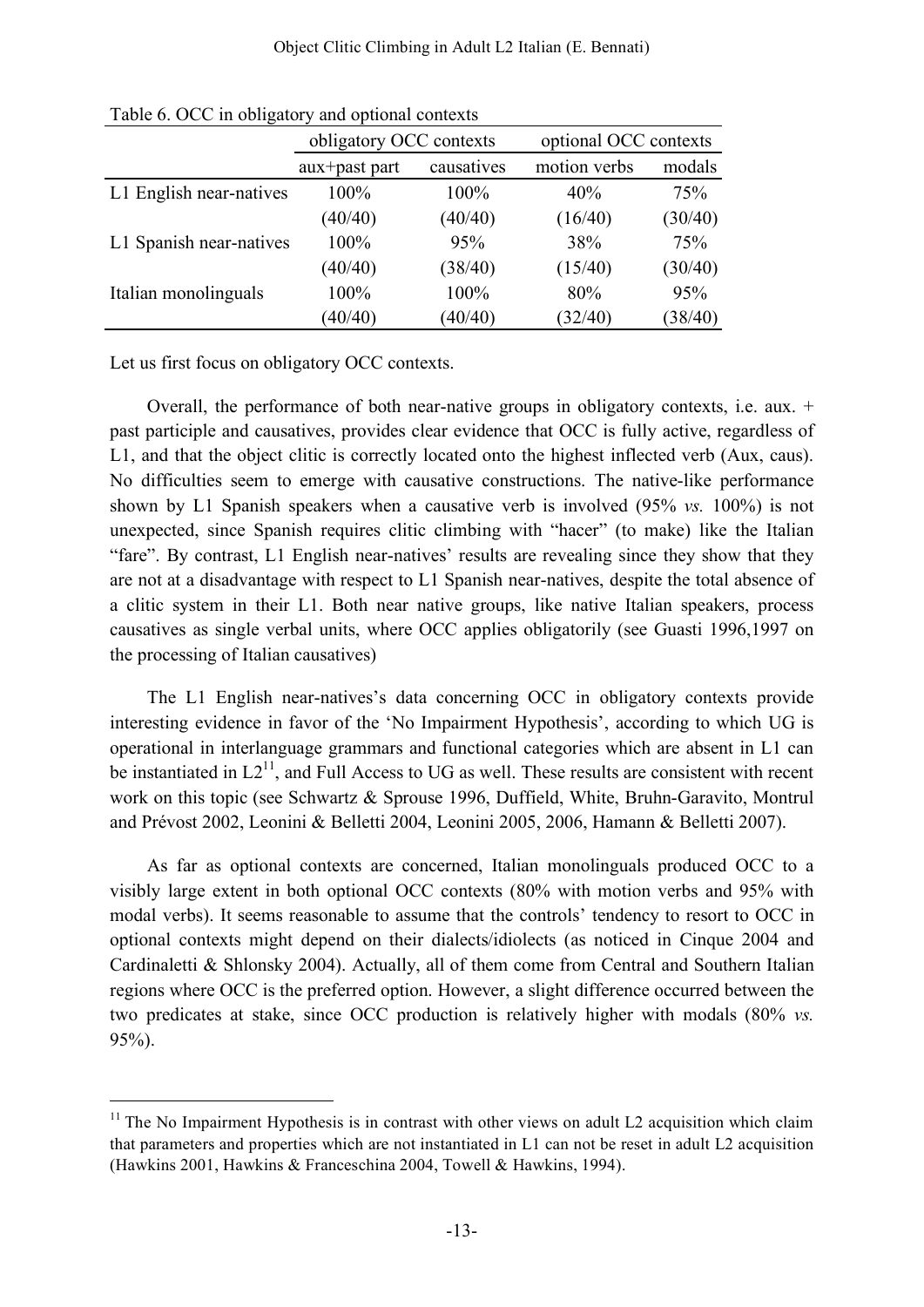For what concerns the two near native groups, the OCC rates are overall inferior to the controls' ones in both optional contexts (38/40% with motion verbs and 75% with modal verbs). Contrary to the natives, the near-natives' substantial choice for the *no clitic climbing* option, especially with motion verbs (60% in L1 English near-natives and 62% in L1 Spanish near-natives), cannot be related to their geographical/dialectal varieties. Rather, it seems reasonable to attribute the difference between Italian native speakers and L2 near-natives to the accessibility to different processing structures at work. The former tend to process both motion and modal contexts as mono-clausal structures showing that a mono-clausal structure is their most readily accessible option, whereas the latter prefer bi-clausal configurations more than the controls, mainly when a restructuring predicate containing a motion verb is involved (60%). However, interestingly, in the near-natives a split emerged between restructuring predicates containing a motion verb and restructuring predicates containing a modal verb (40% vs. 75% for L1 English near-natives and 38% vs. 75% for L1 Spanish near-natives), as it occurred for the controls (80% *vs.* 95%). In fact, the most intriguing result concerns this analogy not only between the natives and the near-natives but especially between the two near-native groups whose L1s display different properties in the contexts under investigation. This finding provides evidence that the reason must be sought for in the different nature of the two restructuring predicates at stake.

Indeed, this fact may be analysed in the light of Cinque's (2004) work on lexical and functional predicates. Under this perspective, I will assume that while motion verbs can be utilized either as 'restructuring' or lexical verbs in Italian, modals, on the contrary, have only a functional usage. Accordingly, a mono-clausal configuration, hence OCC, is expected to be more readily accessible with modals than with motion verbs.

Even though this discrimination is expected to be manifest in Italian monolinguals, it is not so obvious that it should occur in the near-natives. Crucially, despite their L1s, both L1 English and L1 Spanish near-natives have shown to be sensitive to the intrinsic differences of the two restructuring predicates to the same extent (cf. table 6).

As far as L1 Spanish near-natives are concerned, one could *prima facie* be tempted to suggest that the tendency not to resort to OCC with motion verbs is not so unexpected given that in Spanish the climbing of clitics in this context is driven by the presence of a clitic cluster 'se lo/la' as opposed to a single clitic 'lo/la', as already

noticed in the example in (10) and commented in the foot notes in 5 and 6, here repeated in (19) for clarity's sake:

(19) a. Gianni **lo** va a comprare / va a comprar-**lo** dal salumiere (il prosciutto)

b. Juan **se lo**<sup>12</sup> va a comprar / va a comprar-**lo** a la charcuteria (el jamón) John it(cl) go-es to buy / go-es to buy it to the grocery (the ham)

 <sup>12</sup> In Spanish OCC constructions with motion verbs the clitic cluster "**se lo**" as opposed to "**lo**" alone sounds more natural. On the contrary complex constructions with a motion verb where OCC does not take place only the single clitic 'lo' is accepted.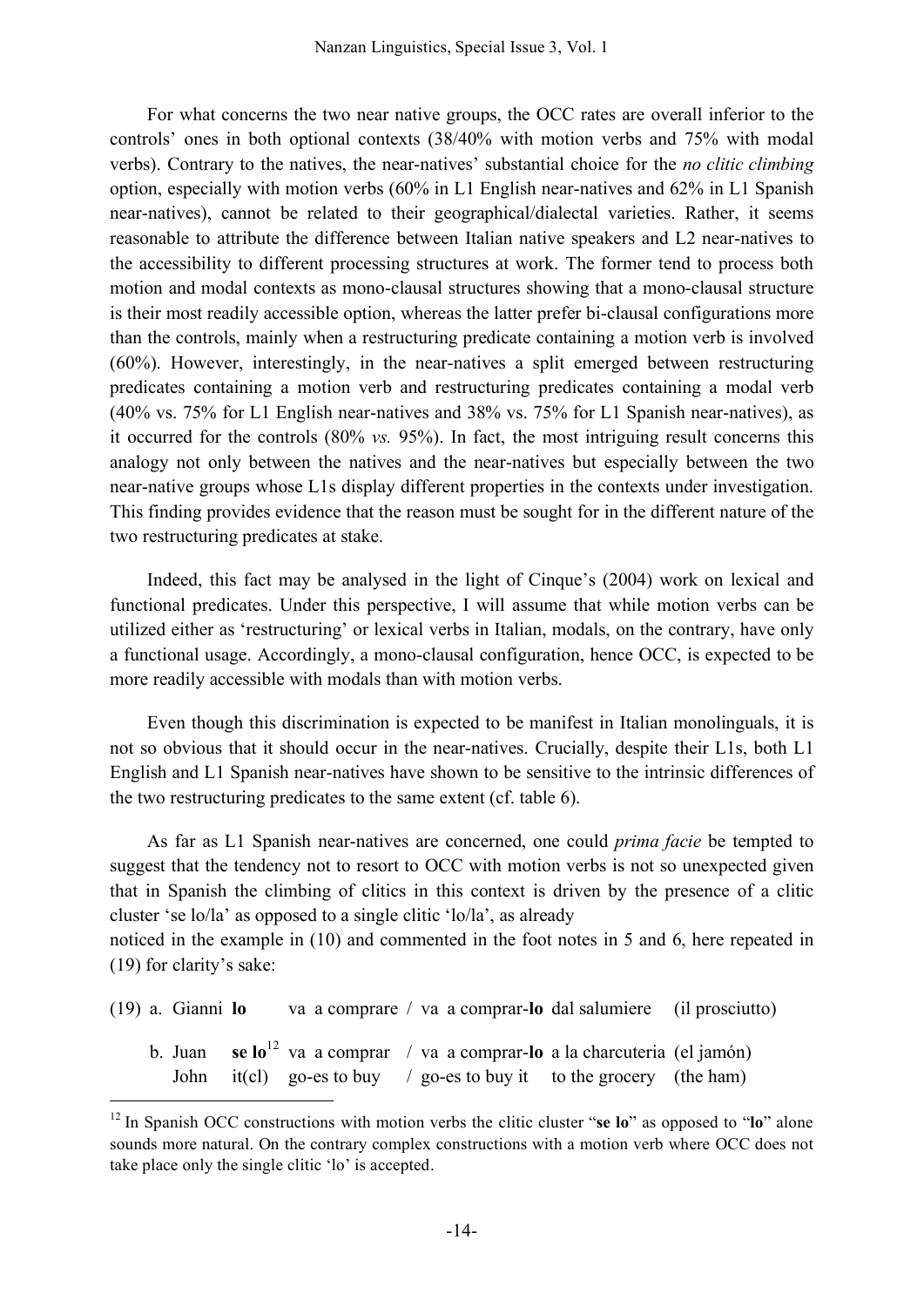c. John goes to the grocery to buy **it** (some ham)

If we get on reasoning in this direction a possible explanation for such a result could be related to some sort of 'selective' L1 transfer which affects this class of verbs. Contrary to motion verbs, the tendency found with modals is not puzzling since Spanish and Italian share the same OCC optionality, as already introduced in the examples in (11), here repeated in  $(20)$ :

(20) a. Gianni **lo** vuole mangiare (il panino) / vuole mangiar-**lo** b. Juan **lo** quiere comer (el boccadillo) / quiere comer-**lo** John it(cl) want-s to eat (the sandwich) / want-s to eat-it(cl)

c. John wants to eat **it** (the sandwich)

However, to a deeper analysis, the similar performance of both L1 Spanish and L1 English near-natives leads one to believe that the track presented above is not the correct one and that the results of the two near-native groups must be combined and seen as a whole.

A further consideration is prompted by the comparison between the results found in obligatory OCC contexts and the ones observed in optional OCC contexts.

Overall, the L2 near-natives seem to have captured the degree of structural complexity involved with each predicate-type. Indeed, the experimental groups have shown that nearnative speakers are able to recognize different boundaries, namely VP complements *vs.* CP ones, as exemplified in  $(21)$ ,  $(22)$ ,  $(23)$ :

|  |  |                                                                                | (21) IP La bambina lo fa [VP correggere] dal maestro]<br>the girl it (cl) make-s correct (inf) by the teacher |  |
|--|--|--------------------------------------------------------------------------------|---------------------------------------------------------------------------------------------------------------|--|
|  |  | $(22)$ [IP Maria <b>la</b> deve [VP pulire]<br>Mary $it(cl)$ Has to clean(inf) |                                                                                                               |  |
|  |  | $(23)$ [IP Maria deve [CP pulirla]]<br>Mary has to clean-it(cl)                |                                                                                                               |  |

While causative verbs and motion/modal complex predicates in restructuring configurations select a VP (following Manzini 1983, Guasti 1997) like simple predicates (i.e. auxiliary + past participle constructions), as shown in  $(21)$  and  $(22)$  respectively, motion/modal predicates when restructuring does not take place select a CP as in (23).

In these terms OCC is the visible result of the choice of a mono-clausal structure.

As a final remark, the general picture with respect to the different predicates involved is quite uniform across the three groups and seems to show the same trends as shown in Figure 5, thus showing that near-native speakers can really approximate native speakers even when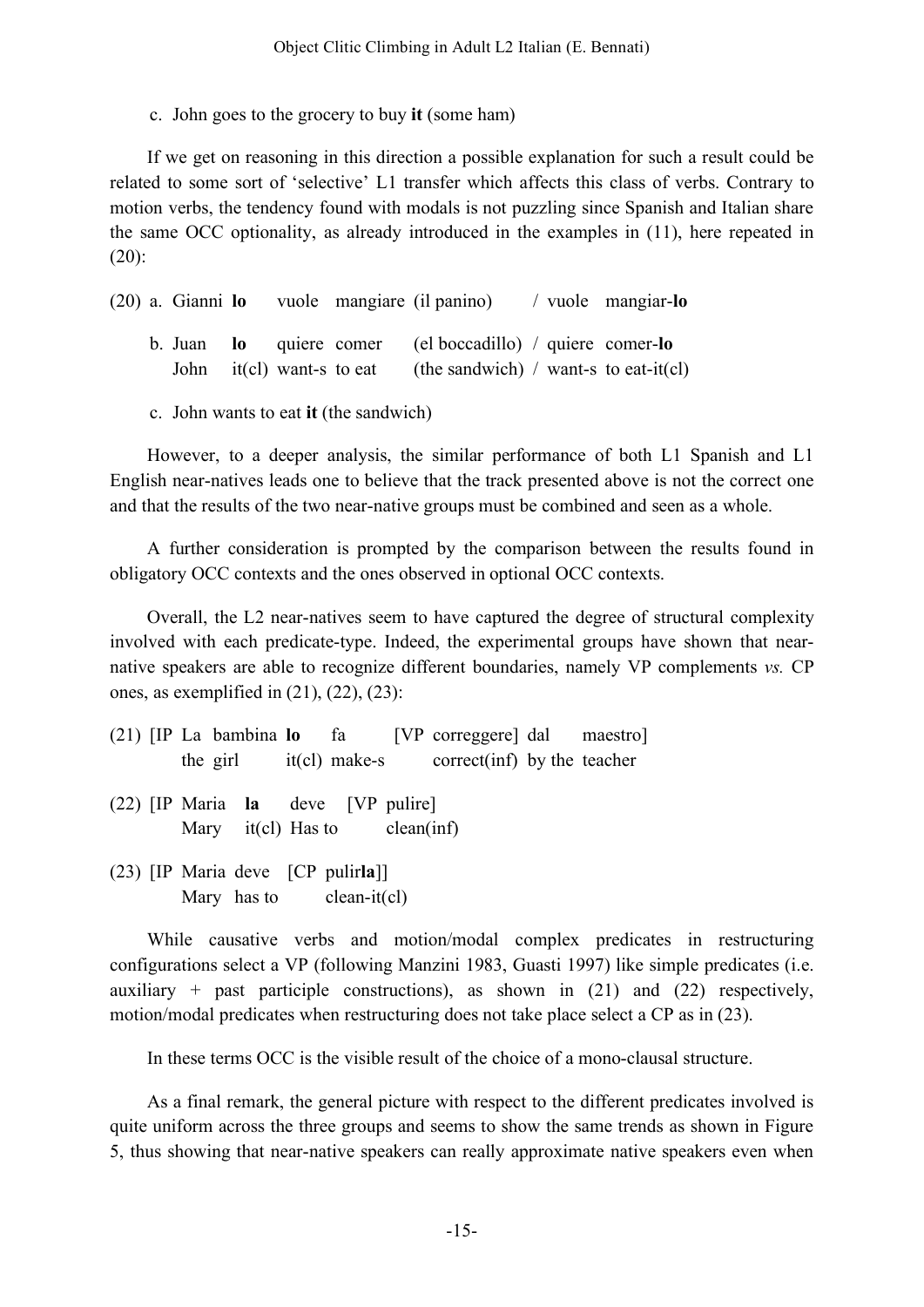subtle properties are concerned:



To sum up, these findings suggest the existence of a hierarchy of complexity with respect to mono-clausal processing. On the one hand, it is crucial that auxiliary + past participle constructions and causatives as well, which are to be obligatorily processed as mono-clausal structures in standard Italian, are not problematic at all for the near natives. On the other, it is intriguing that constructions displaying motion or modal verbs, where a monoclausal processing is optional, namely where both VP and CP complements are accepted in standard Italian with differences among speakers and varieties (Cinque 2004), are treated differently from obligatory mono-clausal structures where only VP complements are licit in standard Italian. Moreover, interestingly, the near-natives, like the native controls, are able to catch the different nature of the two types of restructuring predicates at stake, showing that modals are easier to be analysed as mono-clausal predicates than motion verbs.

To sum up, even though mono-clausal structures are, generally speaking, easier to be acquired as attested by the non problematic realization of causative structures in Italian by L2 speakers with different L1s (see also Bennati & Matteini 2005)<sup>13</sup>, this general trend may be inverted when the predicate involved displays a lexical nature besides the functional one as in the case of motion verbs (Cinque 2004).

To speculate further on the theoretical implications emerged from the analysis of the data, in the following section I will propose a comparison between the results found with the near-natives and the findings concerning the same experimental paradigm administered to advanced L2 speakers of Italian with Spanish, English and German as L1 respectively (Bennati & Matteini 2005).

<sup>&</sup>lt;sup>13</sup> See also some interesting studies on L1 acquisition of Japanese (Murasugi, Hashimoto & Kato, 2003; Yano 2007 and references cited there) where lexical causative constructions which require a mono-clausal structure are acquired earlier than syntactic causative constructions which require a biclausal structure.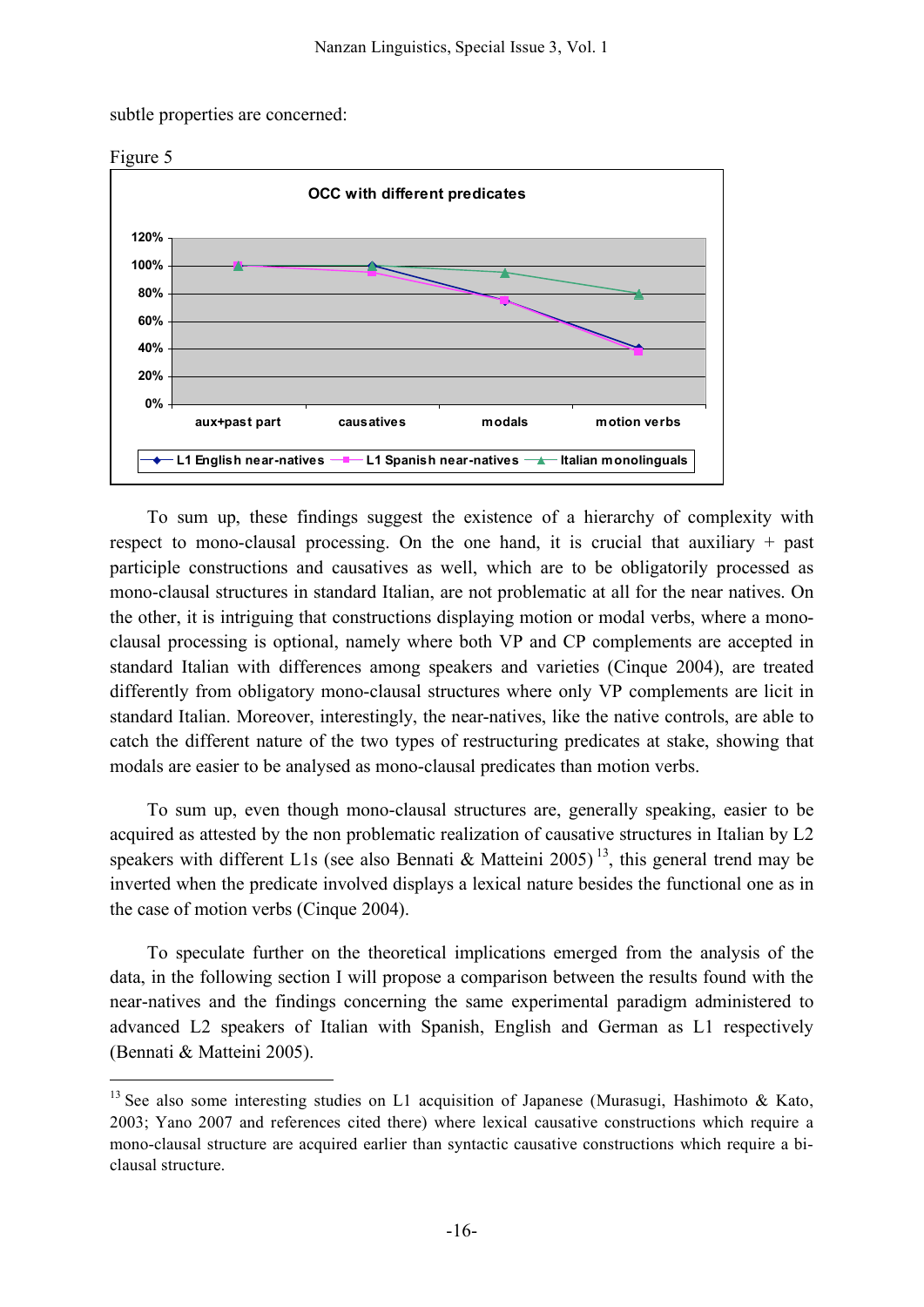# **5. A Comparison with the Results Found by Bennati & Matteini (2005) in L2 Advanced Learners**

In this section I will compare the near-natives' results with the advanced L2 learners' productions collected by Bennati & Matteini (2005). As already noticed, the experimental paradigm presented in this study was originally designed by Bennati & Matteini (2005) and was successfully administered to advanced L2 learners of Italian with different L1s, specifically to L1 Spanish, L1 German and L1 English speakers. The three L2 groups were reduced to two, since the L1 English and L1 German speakers were included in the same group because of their very similar performance (no statistically significant difference emerged between them).

The following tables and figures summarize the results per group in each structural condition, thus comparing the performance of the L2 advanced learners (from Bennati  $\&$ Matteini 2005) with the near-natives' one:

|                            | obligatory OCC contexts |  | optional OCC contexts |                 |         |
|----------------------------|-------------------------|--|-----------------------|-----------------|---------|
|                            | aux+past part           |  | causatives            | motion<br>verbs | modals  |
| L1 English/German advanced | 97%                     |  | 63.5%                 | 24%             | 40%     |
| speakers                   | (63/65)                 |  | (43/68)               | (16/68)         | (27/67) |
| L1 Spanish advanced        | 100%                    |  | 88%                   | 28%             | 24%     |
| speakers                   | (25/25)                 |  | (22/25)               | (7/25)          | (6/25)  |
| Italian monolinguals       | 100%                    |  | 100%                  | 80%             | 95%     |
|                            | (40/40)                 |  | (40/40)               | (32/40)         | (38/40) |

Table 7. OCC in obligatory and optional contexts in L2 advanced learners

Table 8. OCC in obligatory and optional contexts in the near-natives

|                         |               | optional OCC contexts<br>obligatory OCC contexts |  |            |  |              |  |         |
|-------------------------|---------------|--------------------------------------------------|--|------------|--|--------------|--|---------|
|                         | aux+past part |                                                  |  | causatives |  | motion verbs |  | modals  |
| L1 English near-natives | 100%          |                                                  |  | 100%       |  | 40%          |  | 75%     |
|                         | (40/40)       |                                                  |  | (40/40)    |  | (16/40)      |  | (30/40) |
| L1 Spanish near-natives | 100%          |                                                  |  | 95%        |  | 38%          |  | 75%     |
|                         | (40/40)       |                                                  |  | (38/40)    |  | (15/40)      |  | (30/40) |
| Italian monolinguals    | $100\%$       |                                                  |  | 100%       |  | 80%          |  | 95%     |
|                         | (40/40)       |                                                  |  | (40/40)    |  | (32/40)      |  | (38/40) |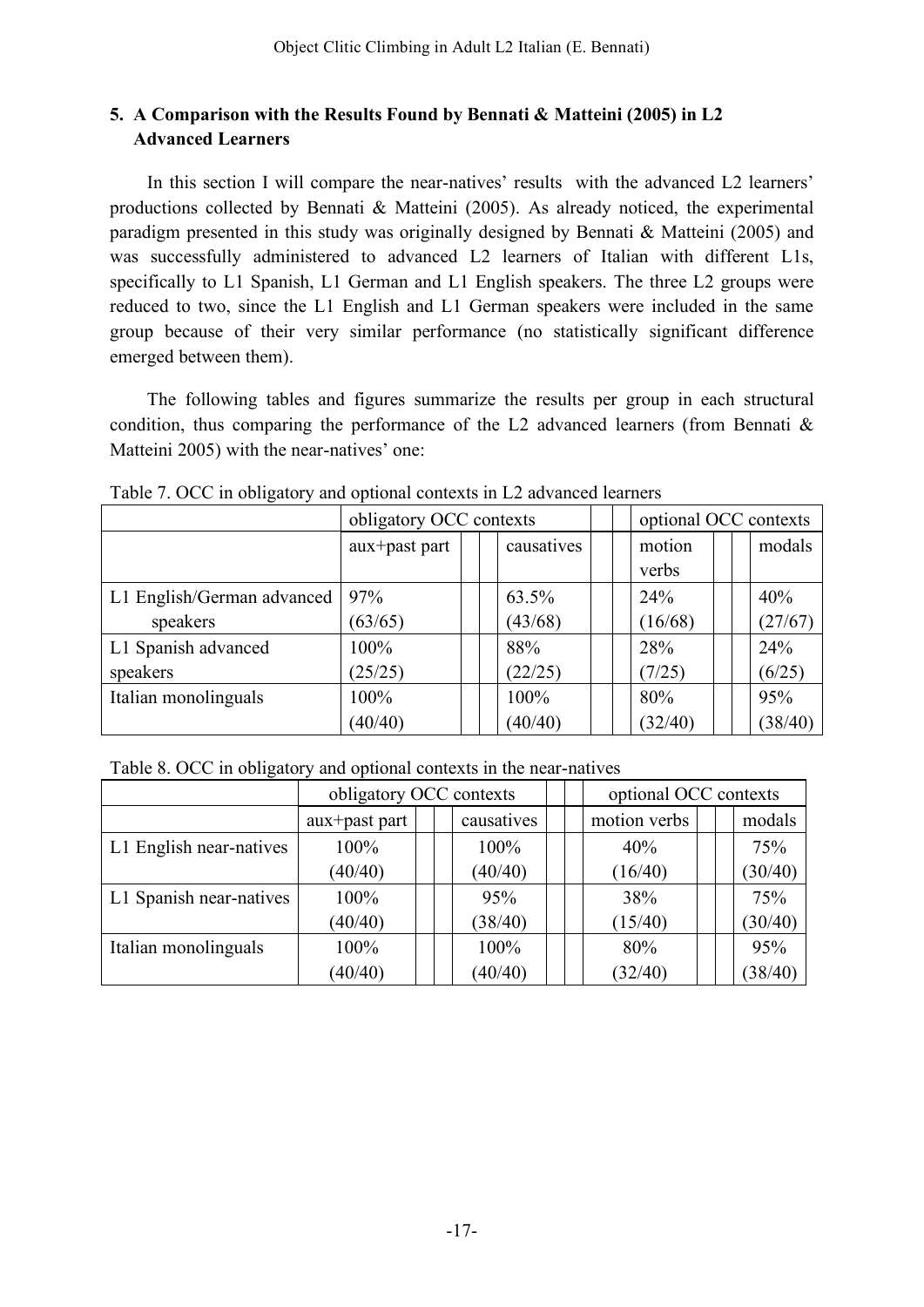



Figure 7. OCC in L1 English speakers



In a nutshell, the most noteworthy result is a general improvement in the mastering of OCC as soon as the L2 end-state is reached in both L1 Spanish and L1 English speakers.

More specifically:

i. OCC with past participle contexts is fully mastered since stages lower than ultimate attainment, i.e. advanced.

ii. Causatives do not cause any problems at all at ultimate attainment and are easily processed as mono-clausal structures, like auxiliary + past participle contexts. The residual uncertainties at L2 advanced stages disappear at the L2 end-state. iii. OCC seems to be the preferred strategy also with complex predicates containing a modal verb for the near-natives (75% in both near-native groups), while at inferior stages of L2 competence the no climbing strategy is still the predominant one (we found just 40% OCC for the L1 English/German speakers and 24% for the L1 Spanish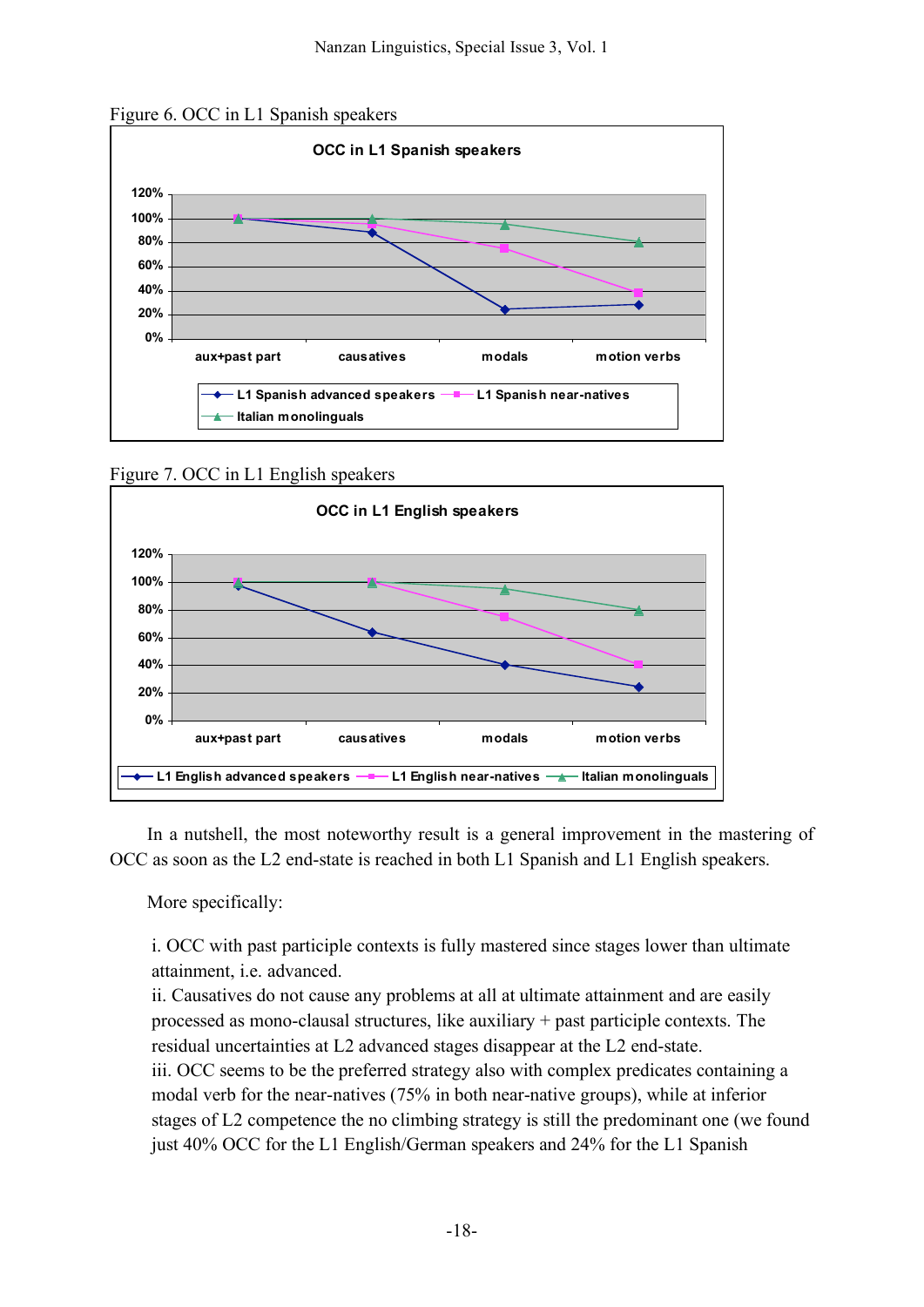speakers). This fact can reasonably be attributed to an accessibility matter, namely a biclausal structure is easier and *less costly* than a mono-clausal one, which will be tentatively discussed as a final observation in this paragraph by combining the results obtained with modal verbs and motion verbs in the two experiments. iv. A slight difference between the advanced groups and the near-natives can also be detected for complex predicates containing a motion verb. In this respect the occurrences where OCC is manifest are more numerous at ultimate attainment (40/38% vs. 24/28% for the L2 advanced groups), even though complex verbal constructions with a motion verb are still processed mainly as bi-clausal structures.

As a final remark, I would like to speculate on the reason why at L2 acquisition stages lower than ultimate attainment, both complex predicates containing a motion verb and complex predicates containing a modal verb are preferably analysed as bi-clausal structures by L2ers, while at ultimate attainment this trend is still consistently visible only with motion verbs. As a starting point of this analysis let us recall the different status of modal and motion verbs (Cinque 2004). Modal verbs in Italian just display a functional nature, while motion verbs have a twofold nature as functional and lexical predicates. Moreover let us recall what observed in the previous paragraph as regards i. the general trend found both in L1 and L2 acquisition which shows that mono-clausal structures are generally easier to be acquired and realized than bi-clausal ones and ii. the inverted trend which occurs when the predicate involved has either a functional or a lexical nature.

Let us first consider the results of both near-natives and advanced<sup>14</sup> L2 speakers with respect to motion verbs. All L2ers follow the inverted trend and find it easier to produce biclausal structures.

Let us now consider the results of both groups with respect to modal verbs where an interesting difference between the near-native group and the advanced L2 group emerged. The fact that the L2 advanced speakers preferred the bi-clausal structure with modals which have just a functional nature as opposed to the twofold nature of motion verbs, seems to suggest that the L2 advanced speakers did not have instantiated the right formal status of modals as only functional predicates. On the contrary, the L2 near-natives could clearly distinguish between the status of modal and motion verbs.

## **6. Conclusions**

The linguistic domain investigated in this study provides a twofold contribution:

Firstly, it shows how different theoretical analyses on complex predicates and restructuring proposed over the years can be useful to interpret and disambiguate experimental data from L2 Acquisition.

<sup>&</sup>lt;sup>14</sup> In both groups (near-natives and L2 advanced) no differences were made between L1 Spanish and L1 English since they behaved the same within their group.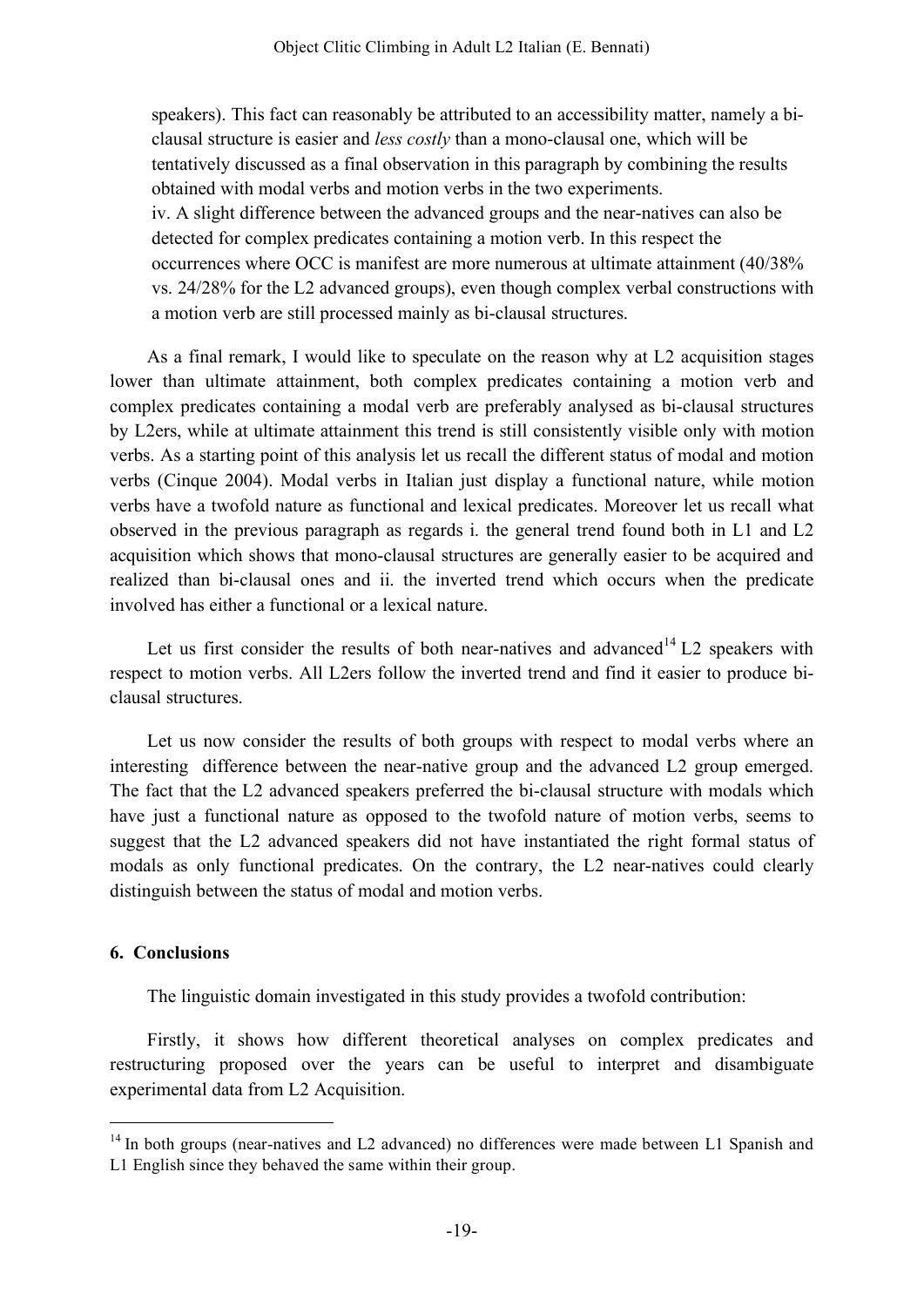Secondly it provides cues on the role of UG and L1 in L2 Acquisition at ultimate attainment, supporting both the UG Full Access Theory (Schwartz & Sprouse 1996) and the No Impairment Hypothesis and matching the findings of recent studies on this issue (Duffield, White, Bruhn-Garavito, Montrul and Prévost 2002, Leonini & Belletti 2004, Leonini 2005, 2006, Hamann & Belletti 2007).

#### **Selected References**

- Belletti, A. (1999) "Italian/Romance Clitics: Structure and derivation." In Henk van Riemsdijk, ed., *Clitics in the Languages of Europe*, Mouton de Gruyter, 543-579.
- Belletti A. (2005) "Kinds of Evidence for Linguistic Theory." To appear in the *Proceedings of the 17th Symposium on Theoretical and Applied Linguistics*, Aristotle University of Thessaloniki.
- Bennati, E. (2007) *Pronouns in Adult L2 Acquisition: Evidence from L2 Near-native Italian*, Ph.D. Dissertation, University of Siena.
- Bennati, E. & S. Matteini (2005) "Object Clitic Climbing in L2 Learners of Italian." In *Proceedings GALA 2005*, University of Siena.
- Burzio, L. (1986) *Italian Syntax*, Reidel, Dortrecht.
- Cardinaletti, A. & G. Giusti (2001) "«Semi-lexical» Motion Verbs in Romance and Germanic." In N. Corver & H. Van Riensdjik, eds., *Semi-lexical Categories*, Mouton de Gruyter, Berlin, New York, 371-414.
- Cardinaletti, A. & G. Giusti (2003) "Motion Verbs as Functional Heads." In C. Tortora, ed., *The Syntax of Italian Dialects*, Oxford University Press, 31-49.
- Cardinaletti, A. & U. Shlonsky, (2004) "Clitic Positions and Restructuring in Italian." *Linguistic Inquiry* 35.4, 519-557.
- Cinque, G. (2004) "Restructuring and Functional Structure," In A.Belletti, ed., *Structures and Beyond*. *The Cartography of Syntactic Structure*, Vol 3., Oxford University Press, New York, 132- 191.
- Duffield, N., White, L., Bruhn De Garavito, J., Montrul, S. & P. Prévost (2002) "Clitic Placement in L2 French: Evidence from Sentence Matching." In *Journal of Linguistics* 38, 487-525.
- Guasti, M. T. (1996) "Semantic Restrictions on Romance Causatives and the Incorporation Approach." *Linguistic Inquiry* 27(2), 294-313.
- Guasti, M. T. (1997) "Romance causative." In L. Haegeman, ed., *The New Comparative Syntax*, Longman Linguistics Library, London, 124-144.
- Hamann, C. & A. Belletti (2007) "Developmental Patterns in the Acquisition of Romance Complement Clitics: Comparing Different Acquisition Modes with an Emphasis on French." Submitted.
- Hawkins, R. (2001) *Second Language Syntax: A Generative Introduction*, Blackwell, Oxford.
- Hawkins, R. & F. Franceschina (2004) "Explaining the Acquisition of and Non Acquisition of Dterminer Noun Gender Concord in French and Spanish." In P. Prévost & J. Paradis, eds., *The Acquisition of French in Different Contexts*, John Benjamins, Amsterdam/Philadelphia, 207-242.
- Kayne, R. S. (1975) *French Syntax. The Transformational Cycle*, The MIT Press, Cambridge, Mass.